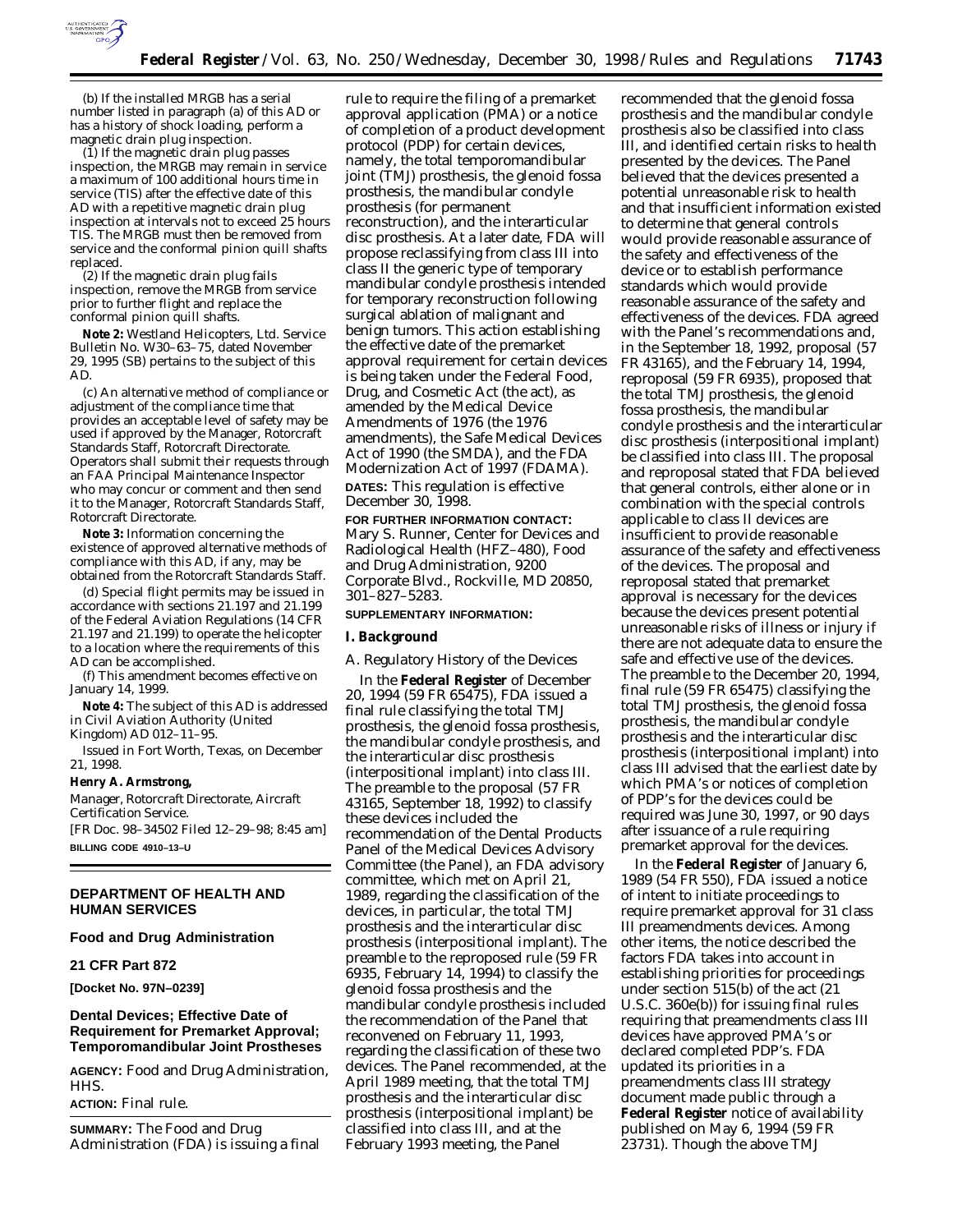prostheses were not included in the lists of devices identified in the notice and the strategy paper, using the factors set forth in these documents, FDA has determined that the total TMJ prosthesis identified in § 872.3940 (21 CFR 872.3940), the glenoid fossa prosthesis identified in § 872.3950 (21 CFR 872.3950), the mandibular condyle prosthesis identified in § 872.3960 (21 CFR 872.3960), and the interarticular disc prosthesis identified in § 872.3970 (21 CFR 872.3970) have a high priority for initiating a proceeding to require premarket approval because the safety and effectiveness of these devices has not been established by valid scientific evidence as defined in 21 CFR 860.7. Moreover, FDA believes that insufficient information exists to identify the proper materials or design for the total TMJ, the glenoid fossa, and the mandibular condyle prostheses.

In the **Federal Register** of July 17, 1997 (62 FR 38231), FDA issued a proposed rule to require the filing under section 515(b) of the act of a PMA or a notice of completion of a PDP for the total TMJ prosthesis, the glenoid fossa prosthesis, the mandibular condyle prosthesis, and the interarticular disc prosthesis (interpositional implant). FDA included in the preamble to the proposal the agency's proposed findings with respect to the degree of risk of illness or injury designed to be eliminated or reduced by requiring these devices to meet the premarket approval requirements of the act, and the benefits to the public from use of the devices (62 FR 38231 at 38233). The July 17, 1997, proposed rule also provided an opportunity for interested persons to submit comments on the proposed rule and the agency's findings. Under section  $515(b)(2)(B)$  of the act, FDA also provided an opportunity for interested persons to request a change in the classification of the above devices based on new information relevant to its classification. Any petition requesting a change in the classification of the total TMJ prosthesis, the glenoid fossa prosthesis, the mandibular condyle prosthesis, and the interarticular disc prosthesis (interpositional implant) was required to be submitted by August 1, 1997. The comment period closed on October 15, 1997.

## *B. FDA's Intention to Reclassify the Temporary Mandibular Condyle Prosthesis*

FDA received a reclassification petition, dated April 30, 1996 (Docket No. 96P–0253/CP–1), from Howmedica Leibinger, Inc., requesting the agency to reclassify from class III into class II the mandibular condyle prostheses

(§ 872.3960) that are intended for temporary reconstruction of the mandibular condyle in tumor resection patients. Consistent with the act and the regulation, FDA referred the petition to the Panel for its recommendation on the requested change in classification. Based on its review of the new data and information contained in the reclassification petition, the Panel recommended, during its February 12, 1997, open meeting, that the temporary mandibular condyle prosthesis for temporary reconstruction of the mandibular condyle in patients who have undergone resective procedures to remove malignant or benign tumors, requiring the removal of the mandibular condyle, be reclassified from class III to class II. The Panel believed that class II with special controls, including a guidance document, patient registries, and labeling addressing certain identified issues, would provide a reasonable assurance of safety and effectiveness.

On the basis of its review and the Panel's recommendation, FDA now believes that the use of the temporary mandibular condyle implant for temporary reconstruction of the mandibular condyle in tumor resection patients does not present a potential unreasonable risk of illness and injury, and that special controls would provide reasonable assurance of the safety and effectiveness of the device. The scope of Howmedica Leibinger's reclassification petition does not encompass all of the intended uses included in the current description of the mandibular condyle prosthesis in § 872.3960. The reclassification requested is limited to the intended use of implantation into the human jaw for temporary reconstruction of the mandibular condyle in patients who have undergone resective procedures to remove malignant or benign tumors, requiring mandibular condyle removal. Therefore, FDA intends to grant this reclassification petition. The agency also intends to propose reclassifying from class III into class II the mandibular condyle prostheses implanted temporarily for such a limited purpose, identifying this subset of devices as the temporary mandibular condyle prosthesis. For the other uses of the mandibular condyle prosthesis for patients with temporomandibular joint dysfunction, or trauma patients, in which the device would be implanted for a much longer period of time for the purpose of permanent reconstruction, the device will remain in its current class (class III), as it is possible to place a device in a dual classification status.

For clarity, FDA intends to identify the devices used for the latter purpose (permanent reconstruction) as the permanent mandibular condyle.

# **II. Summary and Analysis of Comments and FDA's Response**

The agency received four comments in response to the proposed rule. These comments were submitted by three manufacturers and distributors of TMJ implants, and a professional dental organization.

1. One comment referenced the reclassification petition, as described in section I.B of this document, citing the February 12, 1997, recommendation of the Dental Products Panel to reclassify from class III into class II the temporary mandibular condyle implant that is intended for temporary reconstruction of the mandibular condyle in tumor resection patients.

As noted previously, FDA intends to propose reclassification of such devices into class II for certain temporary uses. Accordingly, the agency is excluding such temporary uses under § 872.3960(c)(2) of this final rule. The agency is excluding any mandibular condyle prosthesis that is intended to be implanted in the human jaw for temporary reconstruction of the mandibular condyle in patients who have their mandibular condyle removed during resective procedures to remove malignant or benign tumors from the requirement of premarket approval set forth in § 872.3960(c)(1).

2. Two comments objected to the class III classification for metallic condylar prostheses, and other cobalt-chrome and cobalt-chrome/polymethylmethacrylate TMJ implants, claiming that such TMJ devices do not present a potential unreasonable risk of injury and that sufficient information exists to address their safety and effectiveness through special controls.

FDA has responded already to such materials-related issues in the December 20, 1994, final classification rule (59 FR 65475 at 65476).

3. One of the previous comments also objected to the type of scientific evidence proposed by FDA for the PMA's to be submitted for TMJ prostheses, in terms of prospective randomized well-controlled clinical trials using adequate controls. The manufacturer/distributor advocated that valid scientific evidence can be obtained from any of the sources recognized in the Code of Federal Regulations, and that other sources of appropriate data are available than controlled clinical studies.

FDA agrees that there is a variety of evidence that may be included as valid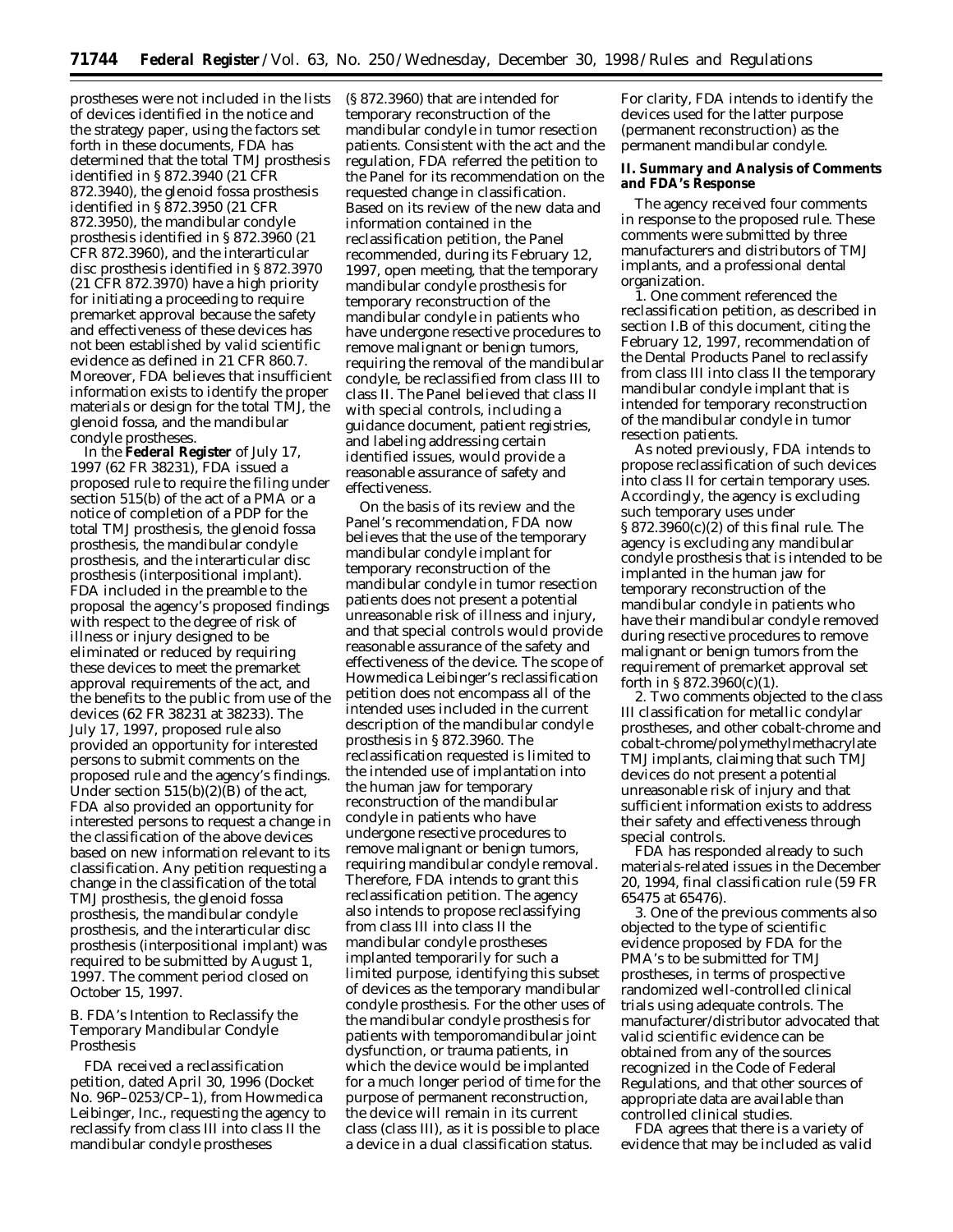scientific evidence. In reviewing PMA's, FDA will consider a variety of evidence in determining safety and efficacy. FDA also agrees that the use of randomized concurrent controls in the clinical study of patients that require total joint replacement may not always be appropriate.

4. One comment strongly supported the FDA proposal to require a PMA or a notice of completion of a PDP for these devices. The favorable comment emphasized that this action "\* \* \* would enhance the agency's ability to scrutinize and control these devices both before and after they enter the medical marketplace, and thereby better serve the needs of TMJ patients and the public.''

#### **III. Final Rule**

Under section 515(b)(3) of the act, FDA is adopting the proposed findings as published in the preamble to the proposed rule and is issuing this final rule to require premarket approval of the TMJ prosthesis, the glenoid fossa prosthesis, the mandibular condyle prosthesis (intended for permanent reconstruction), and the interarticular disc prosthesis (interpositional implant).

Under the final rule, a PMA or a notice of completion of a PDP is required to be filed with FDA within 90 days of the effective date of this regulation for any total TMJ prosthesis, glenoid fossa prosthesis, mandibular condyle prosthesis (intended for permanent reconstruction), or interarticular disc prosthesis (interpositional implant) that was in commercial distribution before May 28, 1976, or that have been found by FDA to be substantially equivalent to such devices on or before March 30, 1999. An approved PMA is required to be in effect for any such devices on or before 180 days after FDA files the application or a declared completed PDP within 90 days after FDA files a notice of completion. Any total TMJ prosthesis, glenoid fossa prosthesis, mandibular condyle prosthesis (intended for permanent reconstruction) or interarticular disc prosthesis (interpositional implant) that was not in commercial distribution before May 28, 1976, or that FDA has not found, on or before March 30, 1999, to be substantially equivalent to such devices that were in commercial distribution before May 28, 1976, are required to have an approved PMA or a declared completed PDP in effect before it may be marketed.

If a PMA or a notice of completion of a PDP for a total (TMJ) prosthesis, glenoid fossa prosthesis, mandibular

condyle prosthesis (intended for permanent reconstruction), or interarticular disc prosthesis (interpositional implant) is not filed on or before March 30, 1999, that device will be deemed adulterated under section  $501(f)(1)(A)$  of the act (21 U.S.C.  $351(f)(1)(A)$ , and commercial distribution of the device will be required to cease immediately. The device may, however, be distributed for investigational use, if the requirements of the investigational device exemption (IDE) regulations under part 812 (21 CFR part 812) are met.

Under § 812.2(d) of the IDE regulations, FDA hereby stipulates that the exemptions from the IDE requirements in  $\S 812.2(c)(1)$  and  $(c)(2)$ will no longer apply to clinical investigations of the total TMJ prosthesis, the glenoid fossa prosthesis, the mandibular condyle prosthesis (intended for permanent reconstruction), and the interarticular disc prosthesis (interpositional implant). Further, FDA concludes that investigational total TMJ prosthetic devices, glenoid fossa prosthetic devices, mandibular condyle prosthetic devices (intended for permanent reconstruction), and interarticular disc prosthetic (interpositional implant) devices are significant risk devices as defined in § 812.3(m) and advises that as of the effective date of the regulations in §§ 872.3940(c), 872.3950(c), 872.3960(c)(1), and 872.3970(c), respectively, requirements of the IDE regulations regarding significant devices will apply to any clinical investigations of any of these devices. For any total TMJ prosthesis, glenoid fossa prosthesis, mandibular condyle prosthesis (intended for permanent reconstruction), or interarticular disc prosthesis (interpositional implant) that is not subject to a timely filed PMA or notice of completion of a PDP, an IDE must be in effect under § 812.20 on or before March 30, 1999, or distribution of the device for investigational purposes must cease. FDA advises all persons currently sponsoring a clinical investigation involving the total TMJ prosthesis, the glenoid fossa prosthesis, the mandibular condyle prosthesis (intended for permanent reconstruction), or the interarticular disc prosthesis (interpositional implant) to submit an IDE application to FDA no later than March 1, 1999, to avoid the interruption of ongoing investigations.

#### **IV. Environmental Impact**

The agency has determined under 21 CFR 25.34(b) that this action is of a type that does not individually or cumulatively have significant effect on

the human environment. Therefore, neither an environmental assessment nor an environmental impact statement is required.

## **V. Analysis of Impacts**

The agency has examined the impacts of the final rule under Executive Order 12866 and the Regulatory Flexibility Act (Pub. L. 96–354) (as amended by subtitle D of the Small Business Regulatory Fairness Act (Pub. L. 104–121), and the Unfunded Mandates Reform Act of 1995 (Pub. L. 104–4)). Executive Order 12866 directs agencies to assess all costs and benefits of available regulatory alternatives and, when regulation is necessary, to select regulatory approaches that maximize net benefits (including potential economic, environmental, public health and safety and other advantages, distributive impacts, and equity). The agency believes that this final rule is consistent with the regulatory philosophy and principles identified in the Executive Order. In addition, the final rule is not a significant regulatory action as defined by the Executive Order and so is not subject to review under the Executive Order.

The Regulatory Flexibility Act requires agencies to analyze regulatory options that would minimize any significant impact of a rule on small entities. Because PMA's for these devices could have been required by FDA as early as June 30, 1997, and manufacturers have been aware since December 20, 1994, that these devices are class III devices that would be subject to premarket approval, and because firms that distributed these devices prior to May 28, 1976, or whose devices have been found to be substantially equivalent to the total TMJ prosthesis, the glenoid fossa prosthesis, the mandibular condyle prosthesis (intended for permanent reconstruction), and the interarticular disc prosthesis (interpositional implant), will be permitted to continue marketing these TMJ devices during FDA's review of the PMA or the notice of completion of the PDP, the agency certifies that the final rule will not have a significant economic impact on a substantial number of small entities. Therefore, under the Regulatory Flexibility Act, no further analysis is required.

#### **List of Subjects in 21 CFR Part 872**

Medical devices.

Therefore, under the Federal Food, Drug, and Cosmetic Act and under authority delegated to the Commissioner of Food and Drugs, 21 CFR part 872 is amended as follows: